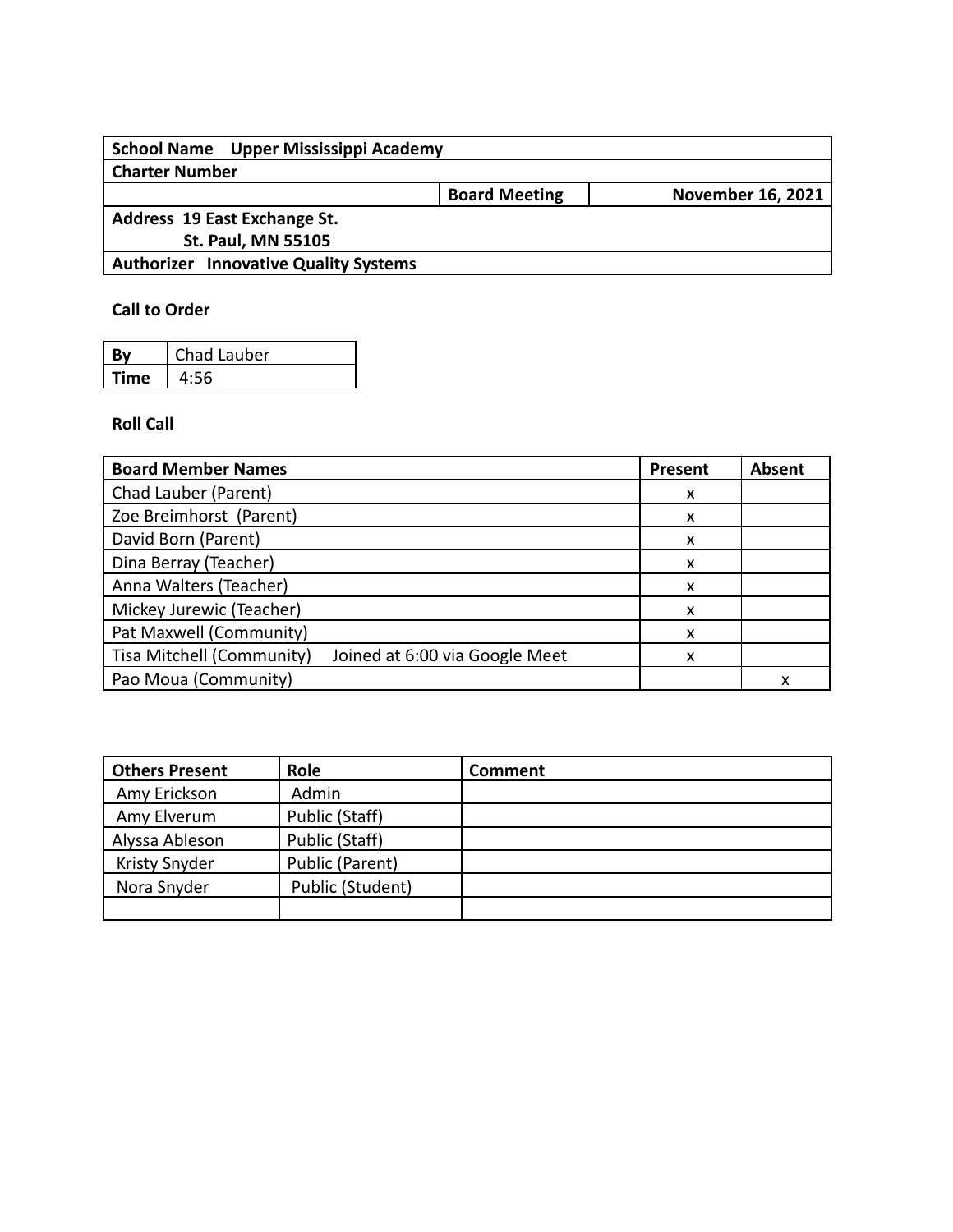Following the roll call, Chad Lauber read the following statement to all assembled:

Before we begin tonight's meeting, I want to acknowledge that some may be looking for the Board to address recent social media complaints involving UMA and its administration. Please know that the Board and UMA administration cannot fully respond to these concerns due to state and federal laws governing data privacy. However, I can share that the UMA Board recently worked with legal counsel to investigate a number of concerns a former employee raised with respect to UMA administration. UMA appropriately responded to the results of the investigation with input from legal counsel. To the extent the investigation involved allegations of discrimination and harassment, the allegations were not substantiated. There are now many rumors circulating regarding this personnel matter, including allegations of racial discrimination at UMA. To address the rumors that are circulating, I am able to share the following:

1. A former UMA employee has been spreading false information to students and other individuals connected to UMA. UMA administration and the Board are unable to comment further on the reasons this individual is no longer working at UMA. However, UMA can share that the rumor she was fired is not true.

2. A post on the Black Lives Matter Minnesota Facebook page falsely states that UMA students are being harassed and the "N-word" has been used at UMA without repercussion. The Board and UMA administration are not aware of any evidence that supports this statement.

3. In the rare situations this year in which UMA administration has been notified that a student used inappropriate language concerning race, UMA administration quickly and appropriately addressed the issue. UMA is unable to share specific details about student behavior incidents due to state and federal laws governing the privacy of student information.

4. There is a rumor going around that UMA staff, including Amy Erickson, have used racial slurs at school. The UMA Board is not aware of any credible evidence that UMA staff have used racial slurs at school. UMA would not tolerate that type of behavior.

The Board will not comment further on the recent complaints. Also, please know that the public comment period at School Board meetings is not the appropriate venue to make complaints against students or employees. Speakers may not make allegations, charges, or complaints against any student or employee during public comment. If a person wishes to make an allegation or to file a charge or complaint against a student or employee, the person should make the allegation, charge, or complaint to Amy Erickson. If the concern is about Amy Erickson, it should be submitted in writing to me in my capacity as the Board Chair.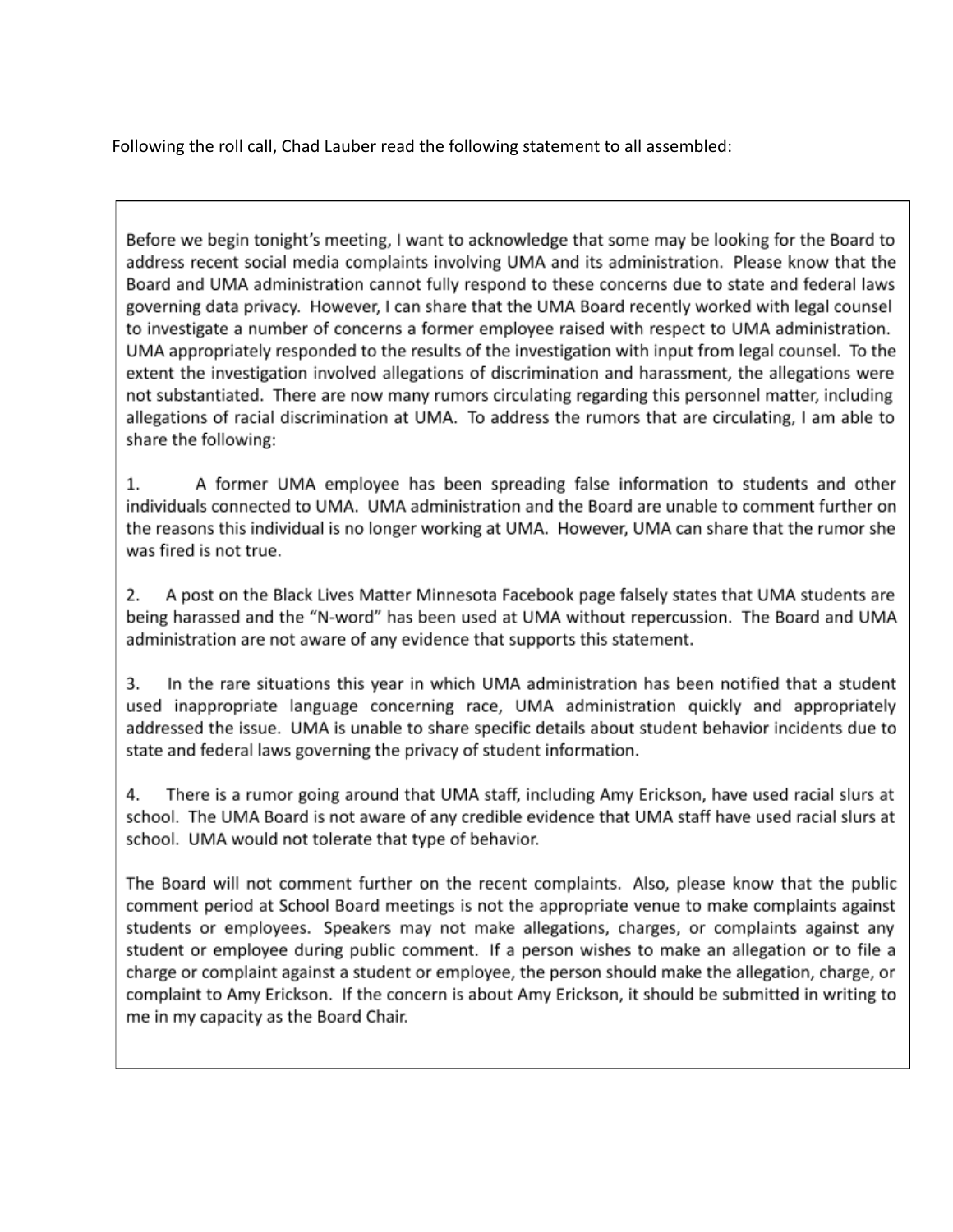Following these remarks, the meeting resumed according to the Agenda.

| In the Matter of                   | <b>Minutes of the Prior Meeting</b> |                  |        |     |               |                |
|------------------------------------|-------------------------------------|------------------|--------|-----|---------------|----------------|
| <b>Motion to Approve. Majority</b> |                                     | Breimhorst<br>Bv |        | 2nd | Maxwell<br>Bv |                |
| <b>Vote</b>                        |                                     |                  | Absent | Yea | <b>Nay</b>    | <b>Abstain</b> |
| <b>Board Member</b>                |                                     |                  |        |     |               |                |
| Chad Lauber (Parent)               |                                     |                  |        | x   |               |                |
| Zoe Breimhorst (Parent)            |                                     |                  |        | x   |               |                |
| David Born (Parent)                |                                     |                  |        | X   |               |                |
| Dina Berray (Teacher)              |                                     |                  |        | x   |               |                |
| Anna Walters (Teacher)             |                                     |                  |        | x   |               |                |
| Mickey Jurewicz (teacher)          |                                     |                  |        | X   |               |                |
| Pat Maxwell (Community)            |                                     |                  |        | x   |               |                |
| <b>Tisa Mitchell (Community</b>    |                                     |                  | X      |     |               |                |
| Pao Moua (Community)               |                                     |                  | X      |     |               |                |

| In the Matter of<br><b>Agenda for the Current Meeting</b> |         |        |                           |                      |                |
|-----------------------------------------------------------|---------|--------|---------------------------|----------------------|----------------|
| <b>Motion to Approve</b>                                  | By Born |        | 2nd                       | <b>By Breimhorst</b> |                |
| <b>Vote</b>                                               |         | Absent | Yea                       | <b>Nay</b>           | <b>Abstain</b> |
| <b>Board Member</b>                                       |         |        |                           |                      |                |
| Chad Lauber (Parent)                                      |         |        | $\boldsymbol{\mathsf{x}}$ |                      |                |
| Zoe Breimhorst (Parent)                                   |         |        | $\boldsymbol{\mathsf{x}}$ |                      |                |
| David Born (Parent)                                       |         |        | $\boldsymbol{\mathsf{x}}$ |                      |                |
| Dina Berray (Teacher)                                     |         |        | $\boldsymbol{\mathsf{x}}$ |                      |                |
| Anna Walters (Teacher)                                    |         |        | X                         |                      |                |
| Mickey Jurewic (Teacher)                                  |         |        | $\boldsymbol{\mathsf{x}}$ |                      |                |
| Pat Maxwell (Community)                                   |         |        | $\boldsymbol{\mathsf{x}}$ |                      |                |
| Tisa Mitchell (Community)                                 |         | x      |                           |                      |                |
| Pao Moua (Community)                                      |         | X      |                           |                      |                |

Lauber confirmed no Board member had a conflict of interest with any topic on the agenda.

**Public Comment Kristy Snyder and Nora Snyder**

**Comment:** Ms. K. Snyder spoke to issues of racism in the school and the apparent inability of existing staff members to adequately address parental and student concerns. She strongly encouraged the Board to fund staff training and other programming to address the matter. A copy of her remarks was not submitted in advance, although she has promised to provide a summary statement for the record.

(Comments continue on next page)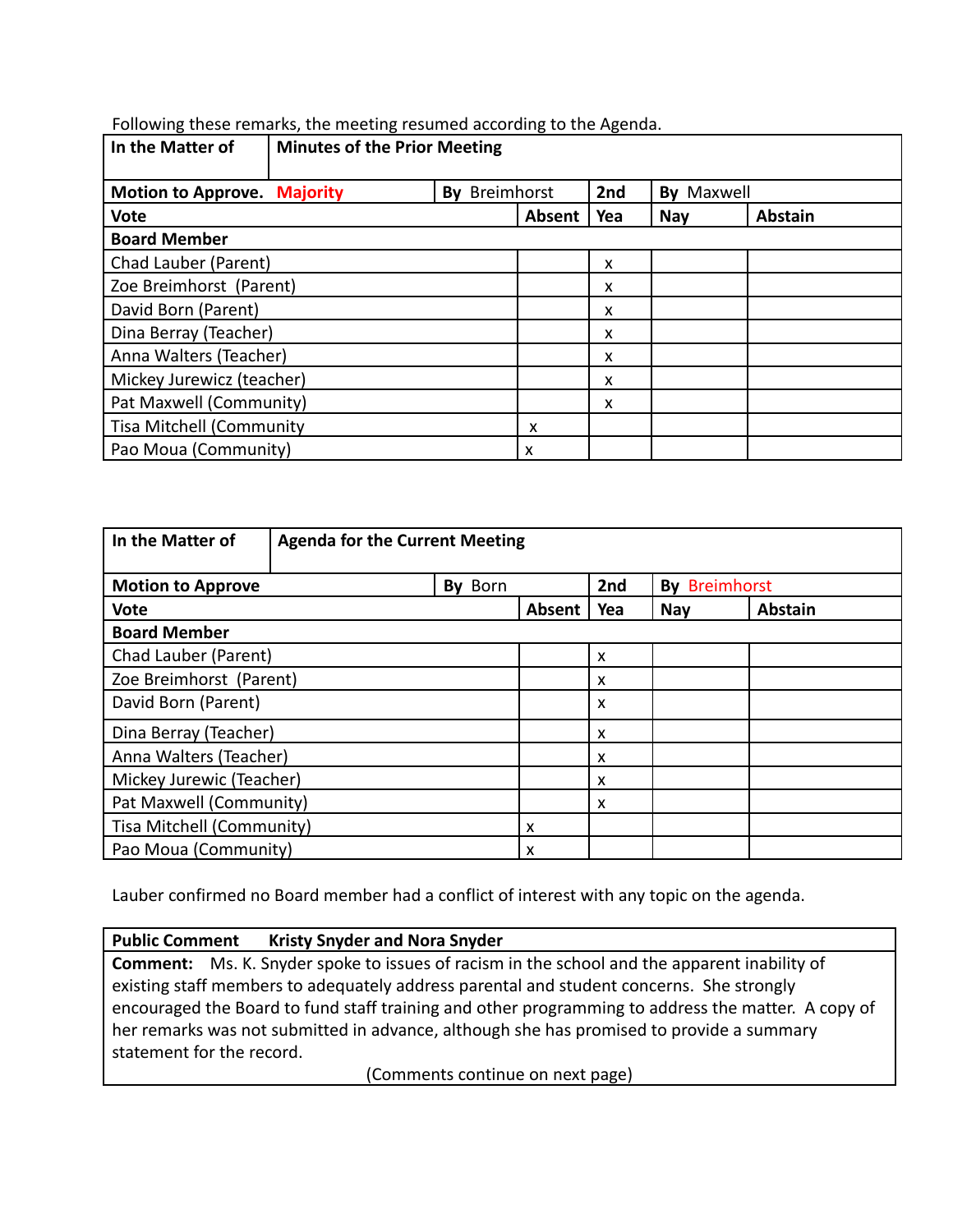Ms. Nora Snyder spoke to issues of racism in the school from her perspective as a UMA student. She also spoke to the need for more effective programming to promote cultural sensitivity and student safety. A copy of her remarks was not submitted in advance, although she has promised to provide a summary statement for the record.

A period of discussion followed at the suggestion of Maxwell, who expressed appreciation to the Snyders for their participation and expressions of concern. He further noted the urgency of the matter and urged the Board to respond. Maxwell remarked that racism had no place in the school and, beyond the "moral issue," enrollment losses as a result of the school's culture and climate would significantly impact the budget. Listening to people, particularly those from various minority communities is essential, Maxwell stated.

Erickson noted the Equity August which is scheduled to begin in December and will conclude in March should give us a much better understanding on the culture as well as providing insight into the attitudes and concerns of parents and students, as well as those of staff. Breimhorst noted that member Tisa Maxwell (who had not yet joined the meeting) works on occasion as a consultant on racial matters and should be involved in Board discussions. Chad Lauber asked Erickson what was being done to provide a platform for hearing the concerns of parents and students, and to train staff.

The use of a "community" forum via Google Meet or Zoom was recommended. Enhancing the matter in the Strategic Plan and in the Executive Director's evaluation plan were agreed upon, as was the recommendation that the topic be included on subsequent agendas to ensure ongoing discussion of and action on the matter. Finally, Erickson, Breimhorst, and Mitchell (who had joined the meeting at this point) will develop plans for action for discussion at the December Board meeting, Lauber requested that budgetary estimates be included in their presentation.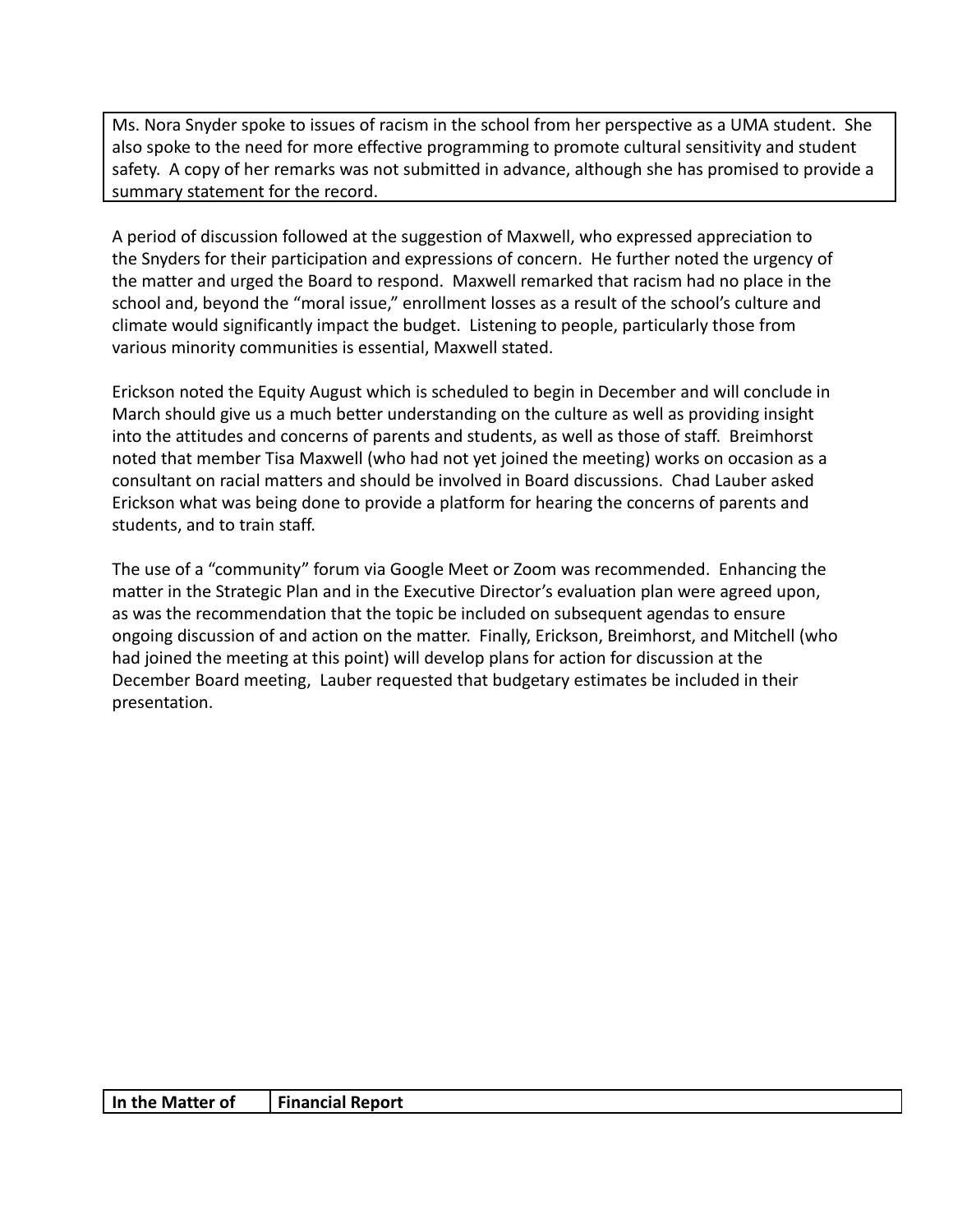| Discussion led by Chad Lauber and Pat Maxwell                                                                                                                                                                             |               |        |            |            |                |
|---------------------------------------------------------------------------------------------------------------------------------------------------------------------------------------------------------------------------|---------------|--------|------------|------------|----------------|
| <b>Comment:</b> Copies of the October financial report were distributed, with no significant concerns.<br>Lauber announced the pending availability of addition funds which can be used to offset enrollemtn<br>declines. |               |        |            |            |                |
| <b>Motion to Approve the report</b>                                                                                                                                                                                       |               |        |            |            |                |
| <b>Vote</b>                                                                                                                                                                                                               | By Briemhorst | Absent | 2nd<br>Yea | By Born    | <b>Abstain</b> |
| <b>Board Member</b>                                                                                                                                                                                                       |               |        |            | <b>Nay</b> |                |
| Chad Lauber (Parent)                                                                                                                                                                                                      |               |        | x          |            |                |
| Zoe Breimhorst (Parent)                                                                                                                                                                                                   |               |        | x          |            |                |
| David Born (Parent)                                                                                                                                                                                                       |               |        | x          |            |                |
| Dina Berray (Teacher)                                                                                                                                                                                                     |               |        | X          |            |                |
| Anna Walters (Teacher)                                                                                                                                                                                                    |               |        | X          |            |                |
| Mickey Jurewic (Teacher)                                                                                                                                                                                                  |               |        | x          |            |                |
| Pat Maxwell (Community)                                                                                                                                                                                                   |               |        | x          |            |                |
| Tisa Mitchell (Community)                                                                                                                                                                                                 |               |        | x          |            |                |

Pao Moua (Community) x

| In the Matter of          | <b>Conflict Resolution Process</b>                                                                                                                                                                                                                                                                                                                                                                                                                                                                                                                                                                                                                                                                                                                                                                                                                                                                  |
|---------------------------|-----------------------------------------------------------------------------------------------------------------------------------------------------------------------------------------------------------------------------------------------------------------------------------------------------------------------------------------------------------------------------------------------------------------------------------------------------------------------------------------------------------------------------------------------------------------------------------------------------------------------------------------------------------------------------------------------------------------------------------------------------------------------------------------------------------------------------------------------------------------------------------------------------|
| <b>Discussion led by:</b> | <b>David Born</b>                                                                                                                                                                                                                                                                                                                                                                                                                                                                                                                                                                                                                                                                                                                                                                                                                                                                                   |
|                           | <b>Comment:</b> Born presented a framework for strengthening the school's grievance and complaint<br>processes. He commented that since his time on the Board he has seen a number of complaints and<br>conflict issues arise involving administration, staff, parents, and students. Some of these issues have<br>come to the Board itself, which is not in a position to resolve such matters. Discussion in the meeting<br>sought to clarify the process Born's document outlines and more generally focused on the need for<br>clarity and transparency surrounding conflict in the school. Breimhorst moved that the framework he<br>had proposed, along with observations from Board members, be forwarded to Amy Erickson with<br>instructions that 'new and improved' procedures for handling matters be brought back to the Board for<br>review and approval. Walters seconded the motion. |
| <b>Vote</b>               | The motion was adopted by consensus.                                                                                                                                                                                                                                                                                                                                                                                                                                                                                                                                                                                                                                                                                                                                                                                                                                                                |

| In the Matter of | <b>Strategic Plan</b> |
|------------------|-----------------------|
|                  |                       |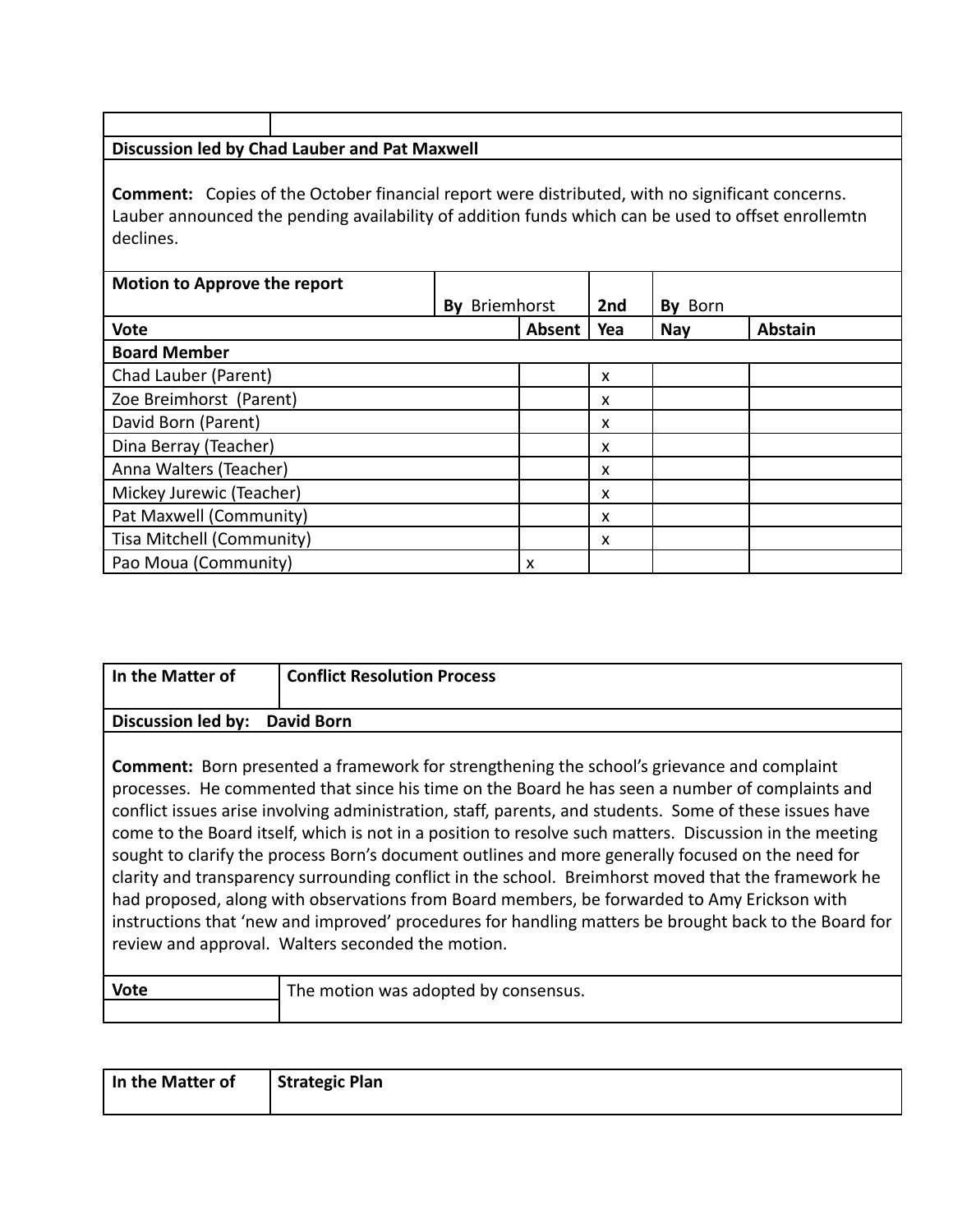**Discussion led by Zoe Breimhorst**

**Comment: Breimhorst presented a draft of the strategic plan based on the Board's earlier brainstorming session and subsequent discussion. A recommendation was made to add more specific language on racial equity, diversity, and cultural competency. Likewise, a re-ordering of the goals was requested in order to place greater emphasis on cultural competency in the instution.**

| Motion to Approve the report (with<br>modifications as noted |                      |        |     |               |                |
|--------------------------------------------------------------|----------------------|--------|-----|---------------|----------------|
|                                                              | <b>By Briemhorst</b> |        | 2nd | Maxwell<br>Bv |                |
| <b>Vote</b>                                                  |                      | Absent | Yea | <b>Nay</b>    | <b>Abstain</b> |
| <b>Board Member</b>                                          |                      |        |     |               |                |
| Chad Lauber (Parent)                                         |                      |        | X   |               |                |
| Zoe Breimhorst (Parent)                                      |                      |        | x   |               |                |
| David Born (Parent)                                          |                      |        | x   |               |                |
| Dina Berray (Teacher)                                        |                      |        | x   |               |                |
| Anna Walters (Teacher)                                       |                      |        | x   |               |                |
| Mickey Jurewic (Teacher)                                     |                      |        | x   |               |                |
| Pat Maxwell (Community)                                      |                      |        | X   |               |                |
| Tisa Mitchell (Community)                                    |                      |        | x   |               |                |
| Pao Moua (Community)                                         |                      | x      |     |               |                |

| In the Matter of                | <b>Director's Report</b>                                                                                                                                 |  |  |  |  |
|---------------------------------|----------------------------------------------------------------------------------------------------------------------------------------------------------|--|--|--|--|
| Discussion led by. Amy Erickson |                                                                                                                                                          |  |  |  |  |
|                                 | <b>Comment:</b> The Director's report was brief, focused primarily on enrollment, which shows a modest<br>improvement from earlier in the academic year. |  |  |  |  |
| <b>Vote</b>                     |                                                                                                                                                          |  |  |  |  |
| None Required                   |                                                                                                                                                          |  |  |  |  |

## **Comment: Absent formal motions or Board decisions, the Director's Report itself does not require a vote.**

| In the Matter of | <b>Evaluation of Executive Director</b> |
|------------------|-----------------------------------------|
|------------------|-----------------------------------------|